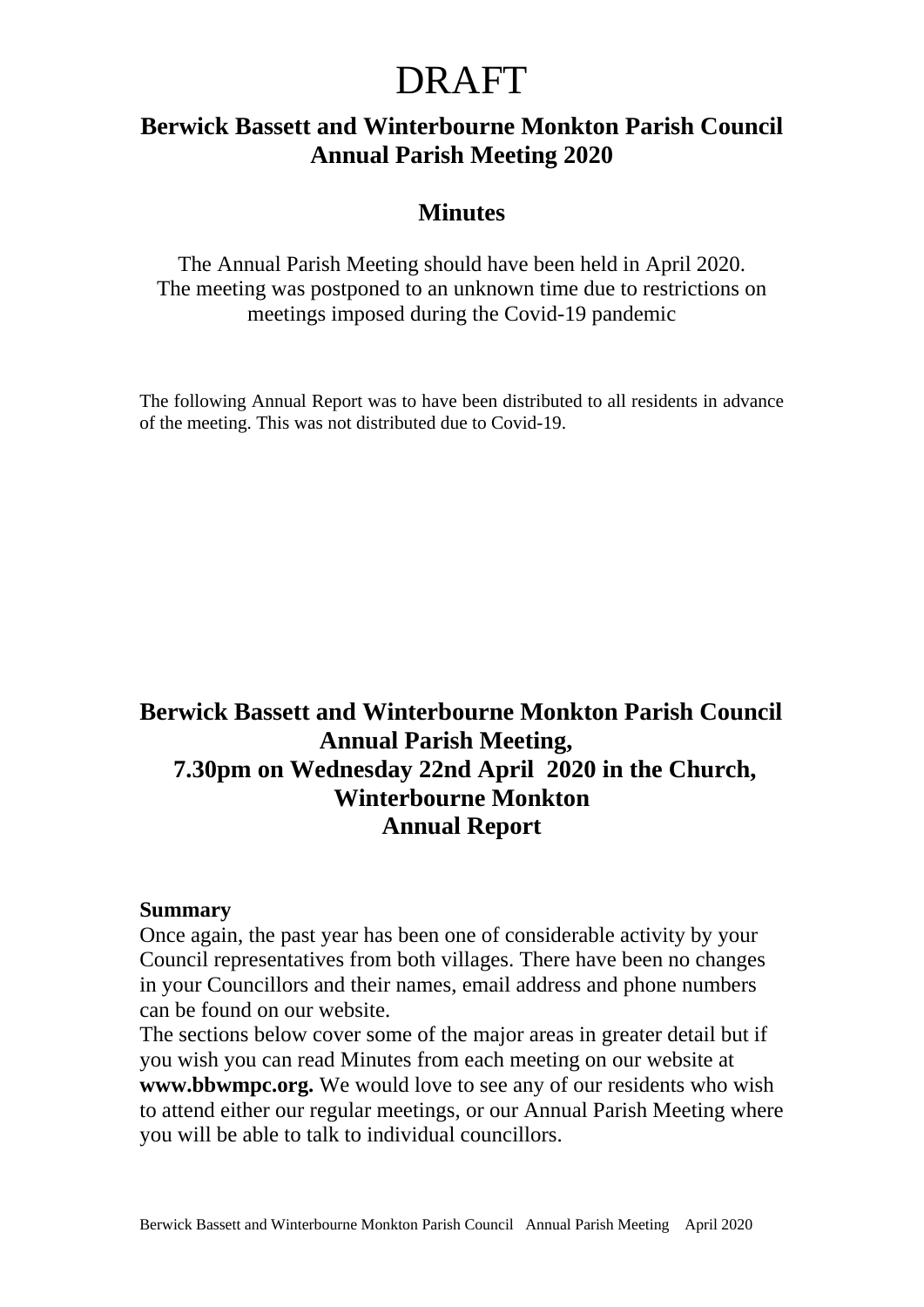#### **Finance**

The precept for the year 2019/2020 is £4,500. As we approach the year end our finances are excellent with over £7000 credit. Around £3000 of this is the estimated cost of the speed reduction and survey on the A 4361 and another £1000 will be allowed for accumulated defibrillator replacement. This leaves £3000 plus the £1000 from next year's budget to put towards projects in 2020/21. This year donations of £40 each have been made to the Link, St John Ambulance, Upper Kennet News, and the church building fund.

#### **Planning**

The following planning applications have been made during the year.

| 3 Manor Farm Cottages             | 2 storey side and rear extension    |
|-----------------------------------|-------------------------------------|
| <b>Fraxinus House</b>             | single storey rear extension        |
| <b>Manor Farm Berwick Bassett</b> | construction of equestrian building |
| Brambles, School Lane             | garage adjoining new house          |

Work has now commenced at Manor Farm Development of 12 new homes and a Village Hall with adjoining car park. The road leading up to the development (currently known as the "Procam" road) will be named **Old Dairy Road** and all the new houses will be given a number.

#### **Village Hall**

A sub-committee (headed by Cllr. Mark Saunders) has been set up to deal with the transfer of the Village Hall from Wiltshire Council and the onward management. The building has to be completed and ready to hand over once seven houses are built and occupied.

Once completed various sums of money will come to the Parish Council when the building is transferred from Wiltshire Council.

### **A4361**

As you may know, your Councillors have been attempting to gain a reduction in the speed on the A4361. Following a media campaign to reduce the speed an application was made and accepted by CATG (Community Action Team Group) to review the speed limit on the A4361.

As Broad Hinton and Avebury parishes had also applied this was linked with our application. A document was prepared and submitted by us to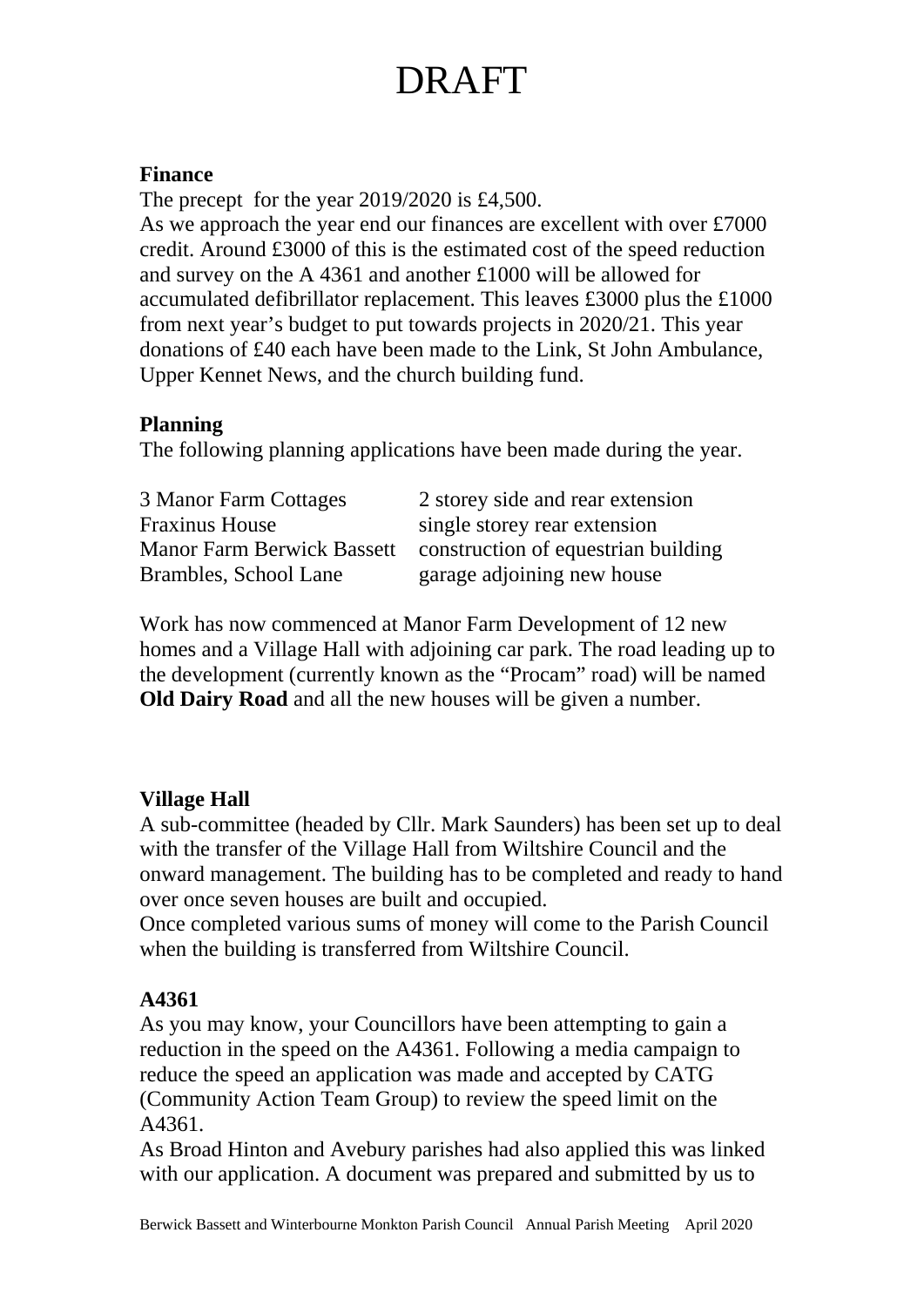show that our area now satisfied the government guidelines for a speed review and hopefully a recommendation of a reduction in the speed. The survey was carried out by Atkins, the highways contractor, which in fact showed that the majority of cars in our parish were travelling below the 60 mph limit and it was suggested that the speed could be reduced to 50mph. This process has taken almost a year and the next stage is to ensure that the speed limited is accepted and implemented. There is a cost involved which of course has to be met partly by the Parish.

#### **Solstice Parking**

Permits for our residents were issued over the Solstice period and the problem of parking tickets which occurred last year was avoided this year. It appears this system will be used again this year.

#### **Avebury Car Park**

Following a misleading notice regarding parking at Avebury it was confirmed by the Avebury Parish Council that residents of Berwick Bassett and Winterbourne Monkton will still be eligible for parking permits. However, the National Trust are now running an experiment which avoids the use of parking permits so no further permits will be issued at the time of writing this report. If you wish to use this Car Park please do so.

#### **Neighbourhood Plan**

Communications with Wiltshire Council has shown it is going to be very costly to produce a Neighbourhood Plan for our community. The process is not geared towards small parish councils and no council of a similar size has yet submitted a plan. We first have to register the area of our Parish which has taken almost a year to do!

#### **Footpaths**

The bridge crossing the Bourne between the Church and the village has been checked by Wiltshire Council and deemed to be safe. Once the warmer weather comes we intend to hold another Spring Cleaning Day and clear up the area along and around this footpath and repaint the railings. When the new development is completed this path will become the main access point from one part of the village to the other. A request has been made to the Wiltshire Council Footpath Officer to do something about the breakup of the path by the very large oak tree to give disabled users a smoother path.

Thank you to all our landowners with footpaths across their land for keeping them clear.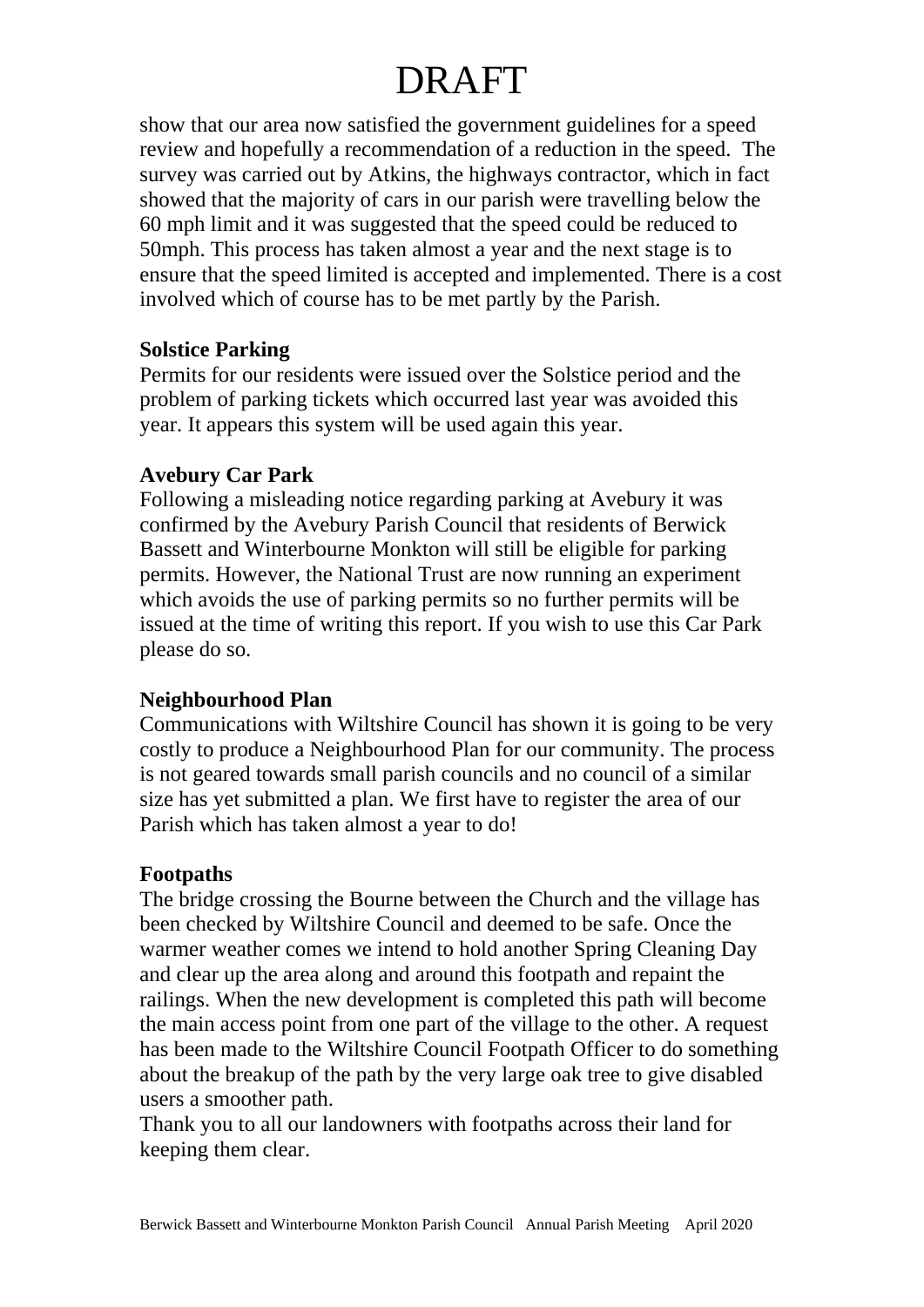#### **Roads**

Bollards have been erected on the corner of Church Lane to prevent further wall/curb erosion. You may have noticed we now have street signs at the top of Church Lane. It is hoped that this will help to stop lorries and ladies looking for the East Farm swimming pool from taking the wrong turn. We have had several incidents of enormous lorries coming down the lane and then destroying the banks and the side of the road as they attempt to turn round. Hopefully this together with the multiple signs the developers have erected will stop this.

#### **Defibrillator Training**

A further defibrillator has been purchased by Covered Occasions at Avenue Farm and will be available for use if required. We have once again arranged our annual training which will be held at **The New Inn on**  Wednesday 13<sup>th</sup> May at 7pm. Even if you have been before it is always a good idea to have a refresher course, which also includes CPR.

#### **Rivers**

Recent heavy rain has caused the Bourne to burst its banks in a few places. Any resident wishing to register for flood alerts can do so by registering on Wiltshire Council's Environmental website.

#### **Your Parish Councillors**

#### **Jill Petchey** (Chair), **Mark Saunders, Lyn Bennett-Nutt, Gary Higgins, Andrew George-Perutz, Helen Ramsay, Neil Kirk**

#### **Parish Clerk: Janice Pattison 01672 539556**

Any member of the public may attend Council Meetings to address the Council on any matter on the Agenda. Please notify the Parish Clerk that you wish to attend. The Annual General Meeting followed by the meeting of the new Council will be at 7.30pm on **Wednesday 6th May 2020** in Winterbourne Monkton Church.

### **Village Spring Clean – 2nd May Between 10am and 4pm Please come and help**